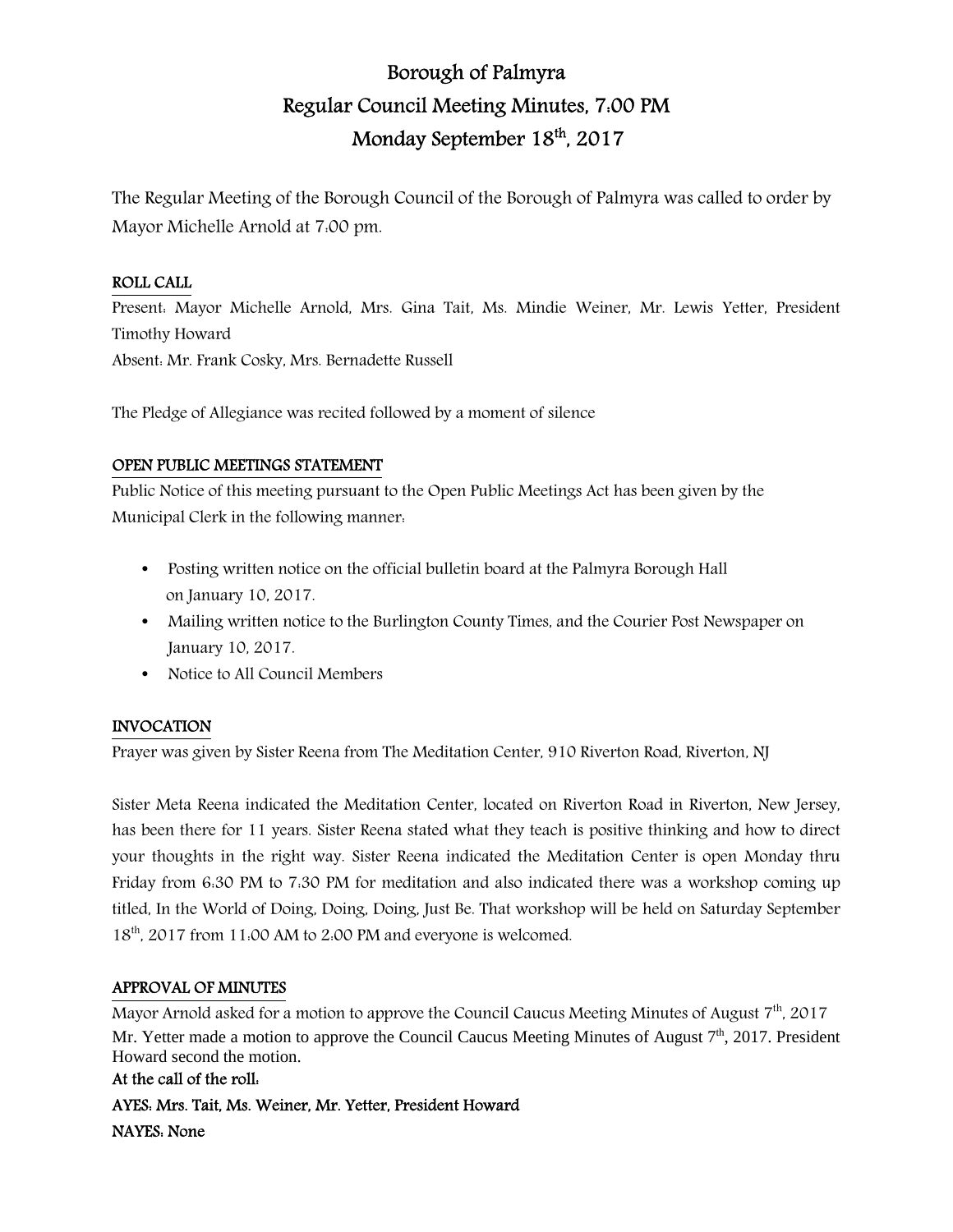Mayor Arnold asked for a motion to approve the Executive Session Minutes of August 7<sup>th</sup>. 2017 Mr. Yetter made a motion to approve the Executive Session Minutes of August  $7<sup>th</sup>$ , 2017. President Howard second the motion.

#### At the call of the roll:

AYES: Ms. Weiner, Mr. Yetter, President Howard NAYES: None ABSTAIN: Mrs. Tait

### **CORRESPONDENCE**

Mayor Arnold acknowledged thank-you notes received from Alex Alven and Mr. and Mrs. David Oliver.

Mayor Arnold read letters received from Rachel Sears of FEMA Floodplain Management Division and from the Burlington County Recycling Center.

Mayor Arnold acknowledge an e-mail received from the Tree City USA Program regarding the application due date in February of 2018.

Mayor Arnold noted an invitation received for the governing body to attend the Water Festival in Cinnaminson.

### PUBLIC PORTION

This public portion is for discussion on professional updates, resolutions and ordinances listed on the agenda. Please sign in at the podium, state your name and address for the record. Council will give all comments appropriate consideration. Each citizen will be allotted up to five (5) minutes to speak, in order to allow everyone an opportunity to ask questions and express their opinions or concerns. Please direct all comments to the Mayor. Each citizen may only speak once during each public portion.

Mrs. Tait made a motion to open the public portion. President Howard second the motion.

### At the call of the roll:

### All voted in favor of the motion

### \*\*It should be noted Councilman Frank Cosky entered the meeting at 7.19 pm

Joe Ventura – Cinnaminson Avenue– Mr. Ventura stated he was here to speak about the wall. Mayor Arnold gave Council the proposed graphic art for the wall. Mayor Arnold indicated there are two proposed applications, one a vinyl which is adhered to the wall and the other flex face which is stretched on an aluminum frame. Mayor Arnold indicated in order to put the adhesive on the wall, the wall needs some attention and the estimate for that was about \$2,000.00, for the wrap to be adhered directly to the wall the estimate is \$3,360.00 and the estimate for the aluminum frame with the flex face stretched is \$5,678.00. The total cost should be less than \$6,000.00. Mayor Arnold indicated in conversations with the property owner, the companies involved and the installer, the best way to go is with the aluminum frame, it will hold up the best and has the ability to be changed if we so desired. Mayor Arnold also indicated the aluminum frame will be installed 7ft. from the ground, and in the second phase of the wall mural we are looking at commemorating business which have been in town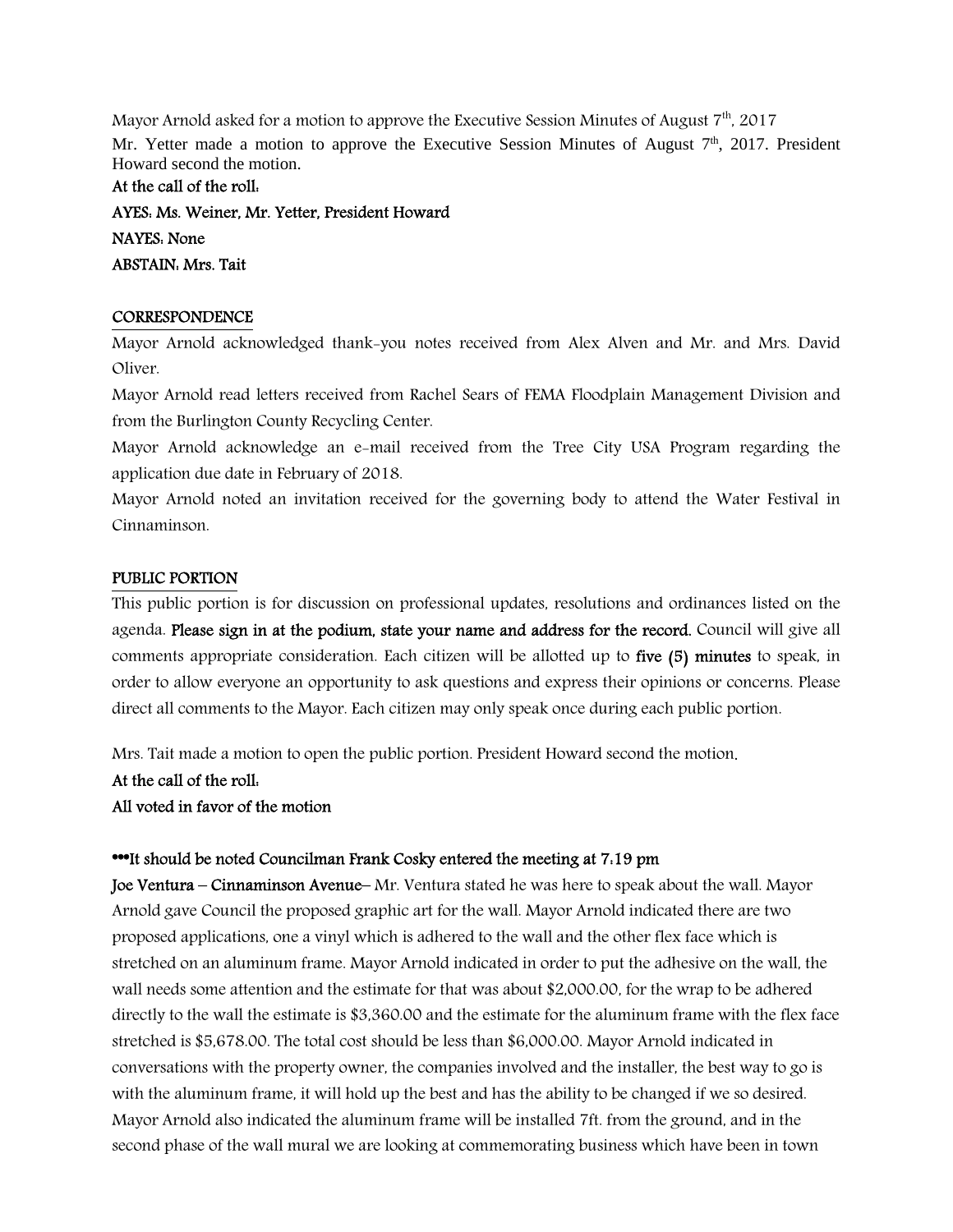for a long period of time in the space directly below the mural. Mayor Arnold indicated, tonight she is looking for permission to move forward with the graphic, and the installation of the aluminum frame and the flex facing, not to exceed \$6,000.00. Mr. Ventura stated he thinks the aluminum frame is the best way to go and allows for the most flexibility, as this is a big piece of art work. Mr. Ventura indicated he was 100% on board with what the art work he has seen. Ms. Weiner asked if there was any idea of how long it will last. Mr. Ventura indicated he was not sure but could find out. Mayor Arnold indicated she thought it was about 10 years. Mr. Ventura stated he was sure there was some sort of warranty. Mr. Ventura said the art work is exactly what he envisioned. After some additional discussion President Howard made a motion to approve Resolution 2017-203, Resolution Authorizing the proceeding with the stretch mural and graphics presented at the Borough Council meeting held September 18<sup>th</sup>, 2017 in an amount not to exceed \$6,000.00. Mrs. Tait second the motion.

#### At the call of the roll:

### AYES: Mr. Cosky. Mrs. Tait. Ms. Weiner, Mr. Yetter, President Howard

#### NAYES: None

Mr. Ventura asked about the time frame of completing the bottom portion of the mural, honoring the business. Mayor Arnold stated currently we want to get the top portion complete while gathering information about the various business to be placed at the bottom, hopefully we should have it done in the spring.

No one from the public wishing to be heard, President Howard made a motion to close the public portion. Mr. Yetter second the motion.

# At the call of the roll: All voted in favor of the motion

### ORDINANCES ON FIRST READING (Public Hearing to be held October 16<sup>th</sup>, 2017).

Ordinance 2017-11, An Ordinance of the Borough of Palmyra, County of Burlington and State of New Jersey, Establishing an Abandoned Property List in Accordance with N.J.S.A. 55:19-55.

Mayor Arnold read Ordinance 2017-11. Mr. Gural asked Mr. Rosenberg if some items in the ordinance could be changed. Mr. Rosenberg indicated somethings, yes, however others maybe statutory. After some discussion it was agreed by Borough Council, Mayor Arnold and Administrator Gural that the following change would be made to Ordinance 2017-11; In section one, designation of public official the wording should read the Code Enforcement Office, or such other person designated annually by the Mayor with advise and consent of Borough Council, who shall be responsible for identifying abandoned properties,…..

President Howard made a motion to approve Ordinance 2017-11. Mr. Yetter second the motion. At the call of the roll: AYES: Mr. Cosky, Mrs. Tait, Ms. Weiner, Mr. Yetter, President Howard NAYES: None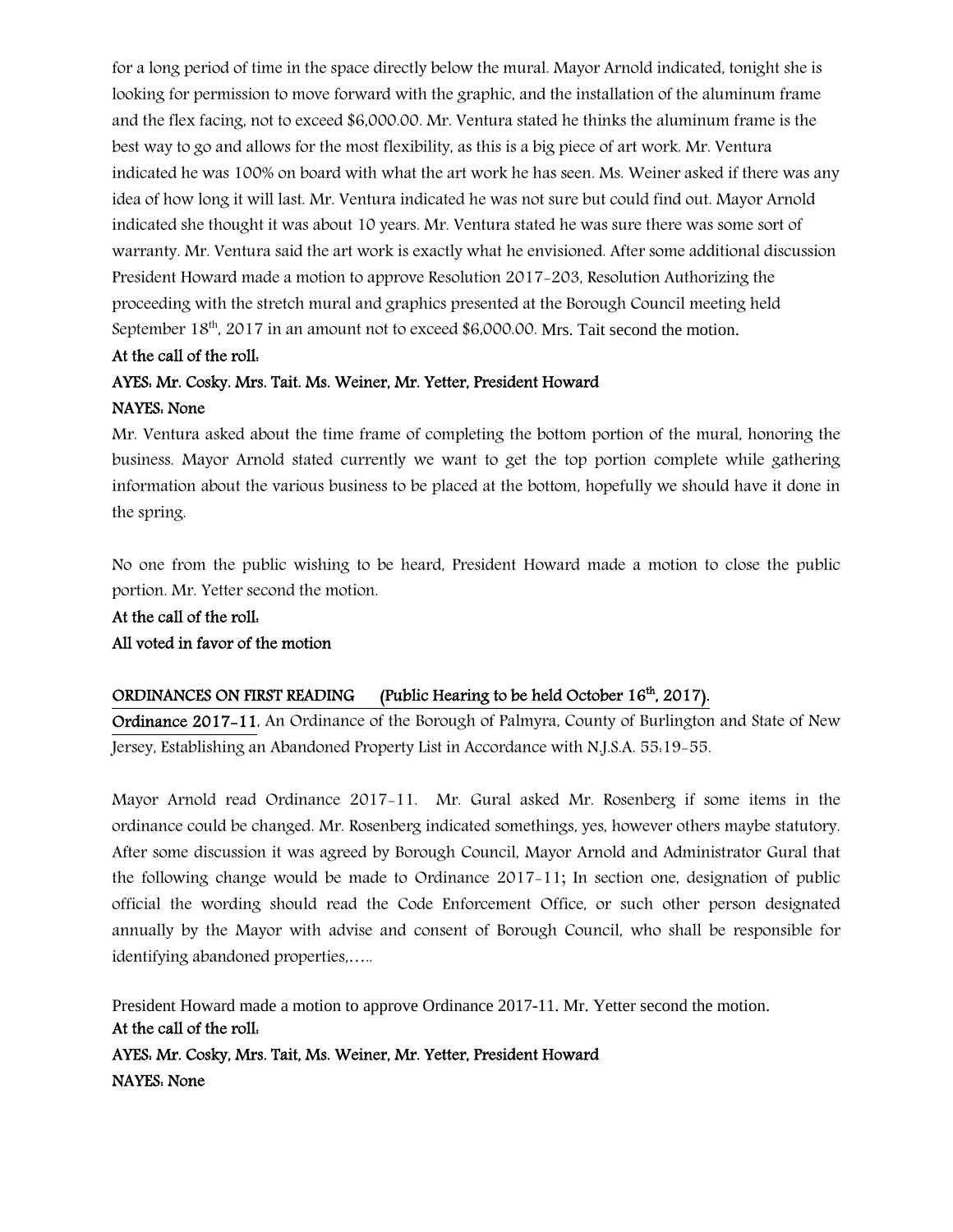### ORDINANCES ON SECOND READING Public Hearing

Ordinance 2017-09, An Ordinance of The Borough of Palmyra Amending Chapter 126 of the Code of the Borough of Palmyra: Flood Damage Prevention, as adopted via Ordinance 2009-1.

Mrs. Tait made a motion to open the public portion. President Howard second the motion.

## At the call of the roll:

## All voted in favor of the motion

Mr. Rosenberg inquired if this is considered to be a land use ordinance, and if so it would have to be referred to the land use board. Mr. Gural stated that this is a FEMA requirements and they instructed us as to what had to be updated, they reviewed it and are aware that it was introduced. Mr. Gural stated he would suggest adopting it unless the governing body feels otherwise.

No one from the public wishing to be heard, President Howard made a motion to close the public portion. Mr. Cosky second the motion.

At the call of the roll: All voted in favor of the motion

A motion was made by Mr. Cosky to approve Ordinance 2017-09 as read. President Howard second the motion.

At the call of the roll, the vote was: AYES: Mr. Cosky, Mrs. Tait, Ms. Weiner, Mr. Yetter, President Howard NAYES: None

### Ordinance 2017-09 Adopted 09/18/2017

Ordinance 2017-10, An Ordinance of the Borough of Palmyra, in the County of Burlington, State of New Jersey, providing for various capital improvements and related expenses in and for the Borough of Palmyra appropriating \$1,889,000.00 therefor authorizing the issuance of \$1,765,500.00 in General Improvement Bonds or Notes of the Borough of Palmyra to finance the same.

Mr. Cosky made a motion to open the public portion. President Howard second the motion.

# At the call of the roll: All voted in favor of the motion

No one from the public wishing to be heard, Mrs. Tait made a motion to close the public portion. Mr. Cosky second the motion.

At the call of the roll: All voted in favor of the motion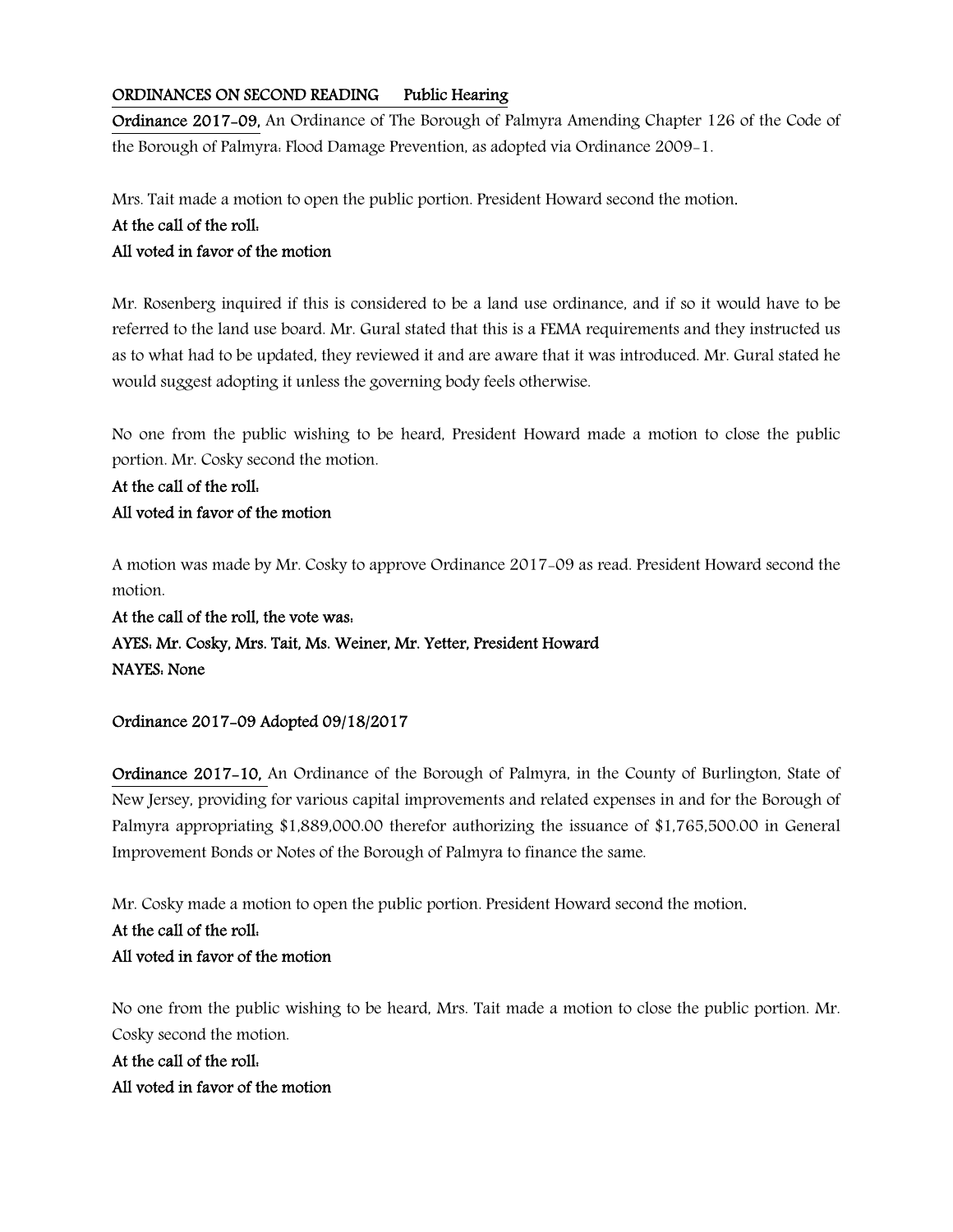A motion was made by Mr. Cosky to approve Ordinance 2017-10 as read. President Howard second the motion.

# At the call of the roll, the vote was: AYES: Mr. Cosky, Mrs. Tait, Ms. Weiner, Mr. Yetter, President Howard NAYES: None

### Ordinance 2017-10 Adopted 09/18/2017

### RESOLUTIONS Consent Agenda

Resolution 2017-198 to Resolution 2017-202 will be enacted as a single motion, if any resolution needs additional discussion it will be removed from the consent agenda and voted on separately.

- Resolution 2017–198, Resolution Appointing Howard Dreby, Kathleen Petitte And Amy Austin As Part-Time Substitute Crossing Guards For The Borough Of Palmyra For 2017 Effective September  $6<sup>th</sup>$ , 2017
- Resolution 2017–199, Resolution Awarding a Contract to Eastern Environmental for the 2017 and 2018 Tree Maintenance Contract Effective August  $1<sup>st</sup>$ , 2017 to December 31<sup>st</sup>, 2018
- Resolution 2017–200, Resolution of the Borough of Palmyra, County of Burlington, State of New Jersey, Pursuant to NJSA 52:34-6.2(b)(3) to Enter into a Interlocal Agreement with a Nationally Recognized Cooperative Entity For the Purpose of Purchasing Fire Apparatus.
- Resolution 2017-201, Resolution Authorizing the Payment of Bills for the Month of September 2017 In the Amount of \$1,446,436.65.
- Resolution 2017–202, Resolution Authorizing the Payment of Bills for the Month of September 2017 In the Amount of \$477.00.

A motion was made by Mr. Yetter to approve the consent agenda as read. Mr. Cosky second the motion.

At the call of the roll, the vote was:

# AYES: Mr. Cosky, Mrs. Tait, Ms. Weiner, Mr. Yetter, President Howard NAYES: None

### MOTION TO APPROVE TREASURERS REPORTS

Mr. Cosky made a motion to approve the Treasurer's Reports dated August 2017. Mr. Yetter second the motion.

# At the call of the roll: AYES: Mr. Cosky, Mrs. Tait, Ms. Weiner, Mr. Yetter, President Howard NAYES: None

### MOTION TO APPROVE SOCIAL PERMIT

Mr. Cosky made a motion to approve the Palmyra Cove Environmental Education Foundation, Inc. social permit request. Mrs. Tait second the motion.

### At the call of the roll:

### All voted in favor of the motion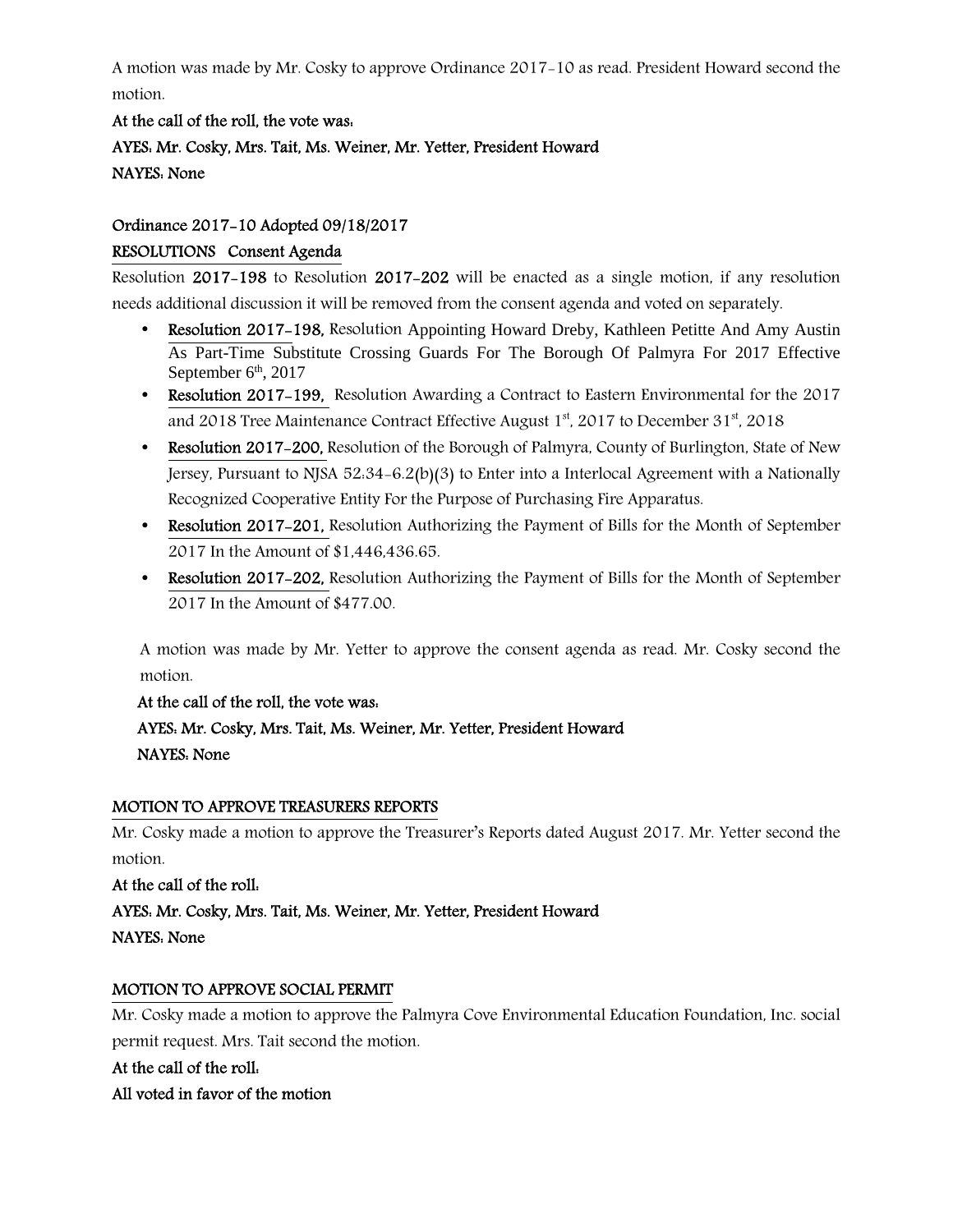### COMMUNITY SPOTLIGHT

Mayor Arnold stated the Town Wide Yard Sale will be held September 23rd, 2017, anyone interested should sign up at Boro Hall, there is no fee to participate and we have about 100 homes signed up so far.

Mayor Arnold notified all that the Palmyra Fire Department Ladies Auxiliary unit is accepting donations to aid the Hurricane Harvey victims, donations may be dropped off at the Fire House on Mondays, Wednesdays and Fridays thru October 2017.

Mayor Arnold indicated Sacred Heart Church is doing a car raffle on September  $30<sup>th</sup>$ , 2017, tickets are \$25.00.

Palmyra Community Center Program Board has posted its fall schedule of Classes.

Mrs. Tait thanked Councilman Cosky for a job well done with the Film Festival and Councilman Yetter for another year of great summer concerts and a job again, well done. Mrs. Tait also reminded everyone that the Halloween Parade is coming.

Mayor Arnold stated Santa will be coming to town on December  $8<sup>th</sup>$ , 2017.

Ms. Weiner asked if it was possible to place a plaque near one or some of the new trees planted in the Palmyra Promenade in memory of Jim May. Mayor Arnold indicated the Historical Society had reached out to her in regards to the Borough and Historical Society doing something to commemorate Mr. May. The Historical Society is going to submit some ideas to us so we can decide how we want to do it.

### DISCUSSION ITEMS

### NEW Business

Mayor Arnold appointed Mr. Richard Dreby to the Land Use Board as an alternate.

Mayor Arnold stated the Palmyra Promenade Project is almost complete, and we are planning a grand opening soon. Mr. Gural stated Mayor Arnold, he and Mr. Haines from Public works inspected the park last week and some additional planting are going to be placed in the park which will create an change order in the amount of about \$525.00. Mr. Gural indicated we received comments from the DEP and there are going to be additional requirements which we are going to have to comply with in keeping with the Waterfront Development Permit we received, those requirements could cost as much as \$6,500.00. Mayor Arnold stated that the fees cannot be paid thru the grant we received. Mr. Gural stated we have sufficient funds to pay it from the capital account. Mr. Rosenberg asked if the additional fees would have been incurred if the application had been completed in a timely manner by Maser. Mr. Gural stated he did not know. Mr. Rosenberg asked the Mayor if they could consider holding the invoice for payment until the administrator has had the opportunity to look into whether it is possible to determine if the delay caused some additional cost. Mr. Gural indicated that is possible. Mayor Arnold indicated the Chief stated he is waiting for the final paperwork on the new police hires and will have them on the agenda to be sworn in along with another Police Chaplin on October  $2^{nd}$ , 2017.

Mayor Arnold stated the 40 Mayors/40 Developers Networking Exchange will be held on October  $13^{\text{th}}$ , 2017, she and Mr. Gural will be attending.

Mr. Gural stated our attorney is advancing the foreclosures on those nine properties. Mr. Gural indicated our tax collector received a series of questioners regarding the properties which asked if we had knowledge of any underground storage tanks or information regarding environmental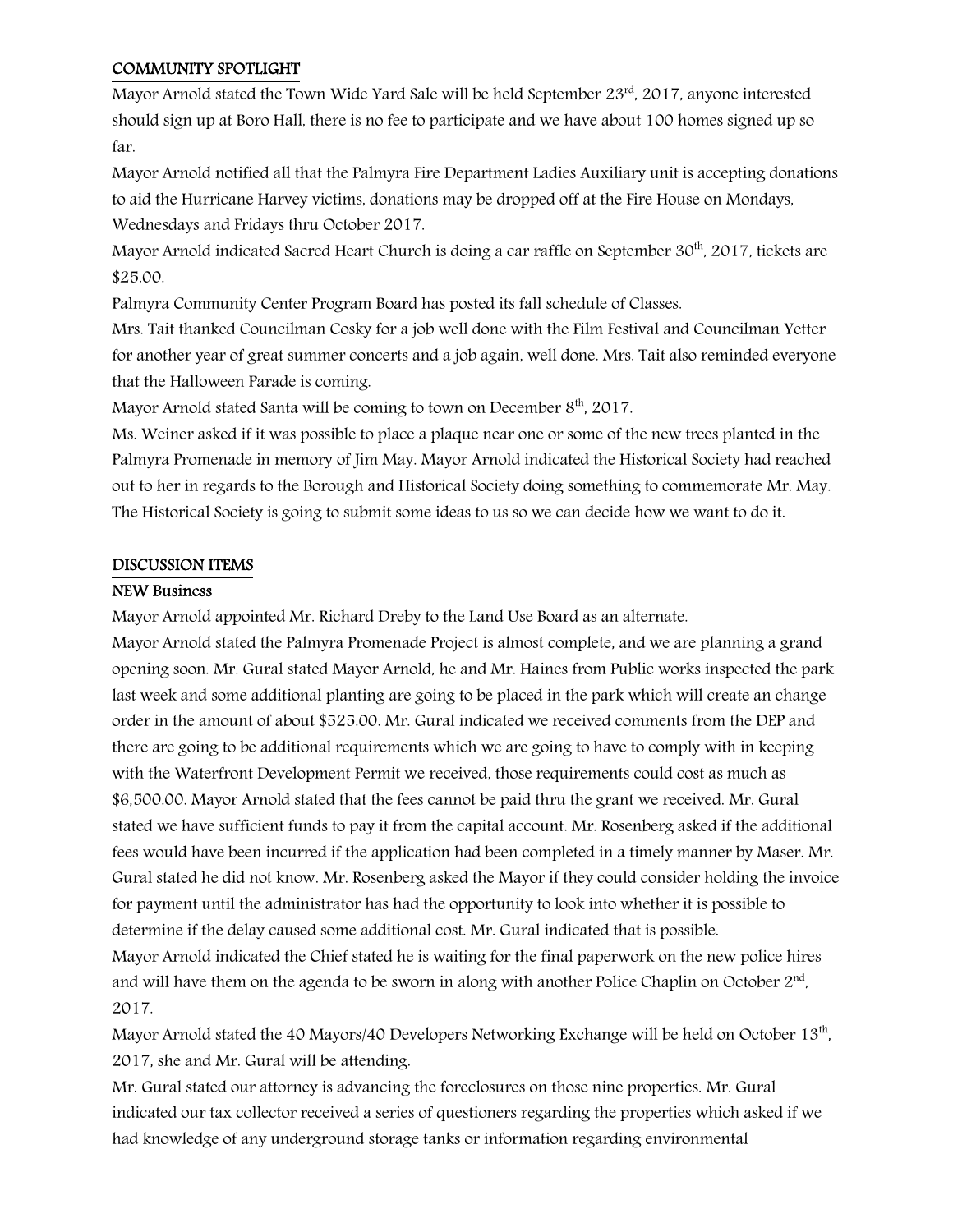contamination on those properties. Because the properties were privately owned we have no knowledge. Mr. Gural explained the Burlington County JIF has a program they call EJIF (Environmental JIF) where they will do the equivalent of a light Phase I Investigation, which is a paper search of the properties in question. Mr. Gural stated the properties are small and he did not know how much the fees would be, but it could potentially delay the foreclosures three to five months. Mr. Gural asked Council how they wanted to proceed. After some discussion it was decided that we would proceed as is not doing the light phase I Investigations , however research our permit records on those properties and answer the questions as best as possible.

Mayor Arnold indicated the Palmyra Housing Rehab Program received a subordination request for Block 121 Lot 16. Mr. Gural stated the refi loan amount is \$130,129.00, the property is appraised at \$183,000.00 making the LTV 71%, per our policy the property qualifies as the LTV is less than 80%.

Mr. Cosky made a motion to approve Resolution 2017-204 Resolution to approve the subordination of the Palmyra Housing Rehab lien on Block 121 Lot 16, allowing the new first mortgage to supersede the Borough of Palmyra Housing Rehabilitation Program Lien. Mr. Yetter seconded the motion.

# At the call of the roll: AYES: Mr. Cosky, Mrs. Tait, Ms. Weiner, Mr. Yetter, President Howard NAYES: None

#### OLD Business

Mayor Arnold indicated the Palmyra Police Association/ CBA negotiations will begin on September 22, 2017.

Mr. Gural stated we are applying to the state municipal aid program for the proposed improvements to Temple Blvd, and the Burlington County Bridge Commission is paying for Mr. Gerkens services. Mr. Gural indicated he spoken with the Bridge Commission regarding the Fuel Storage/Distribution Project, and all are aware that we were trying to work out a shared service regarding the project. Mr. Gural stated the Bridge Commission simply cannot do both projects, Temple Blvd and fuel storage/ distribution. Mr. Gural indicated a choice needed to be made regarding which project we would like to pursue with the Burlington County Bridge Commission, after some discussion the Temple Blvd Project was chosen.

Mr. Gural indicated he and Councilwoman Weiner met with representatives from  $P S E \& G$  regarding the trimming of trees within the Borough limits. Mr. Gural indicated the Board of Public Utilities regulates how often the utilities must inspect power lines. Currently they are requiring a four year inspection and tree trimming around those power lines, any limb within 10 feet side to side or 12 feet below the power line they deem a potential disruption to their service, and is required to be trimmed. Mr. Gural stated they are very understanding, however their concern is power distribution. Mr. Gural indicated there is new criteria which was put in place in 2016, which indicates that all non-mature trees will not be permitted to extend above the power lines within 10 feet side to side, which means, trees planted below the power lines will be cut off below the power line and not be permitted to grow any higher. Some additional discussion was had regarding the trimming and our trees by Council. Councilwoman Weiner stated it was a very sad meeting, and there is absolutely nothing we can say or do about the trimming as they are required to do it by the Board of Public Utilities. Ms. Weiner indicated we need to plant on the other side of the street where there are no power lines. Mr. Gural also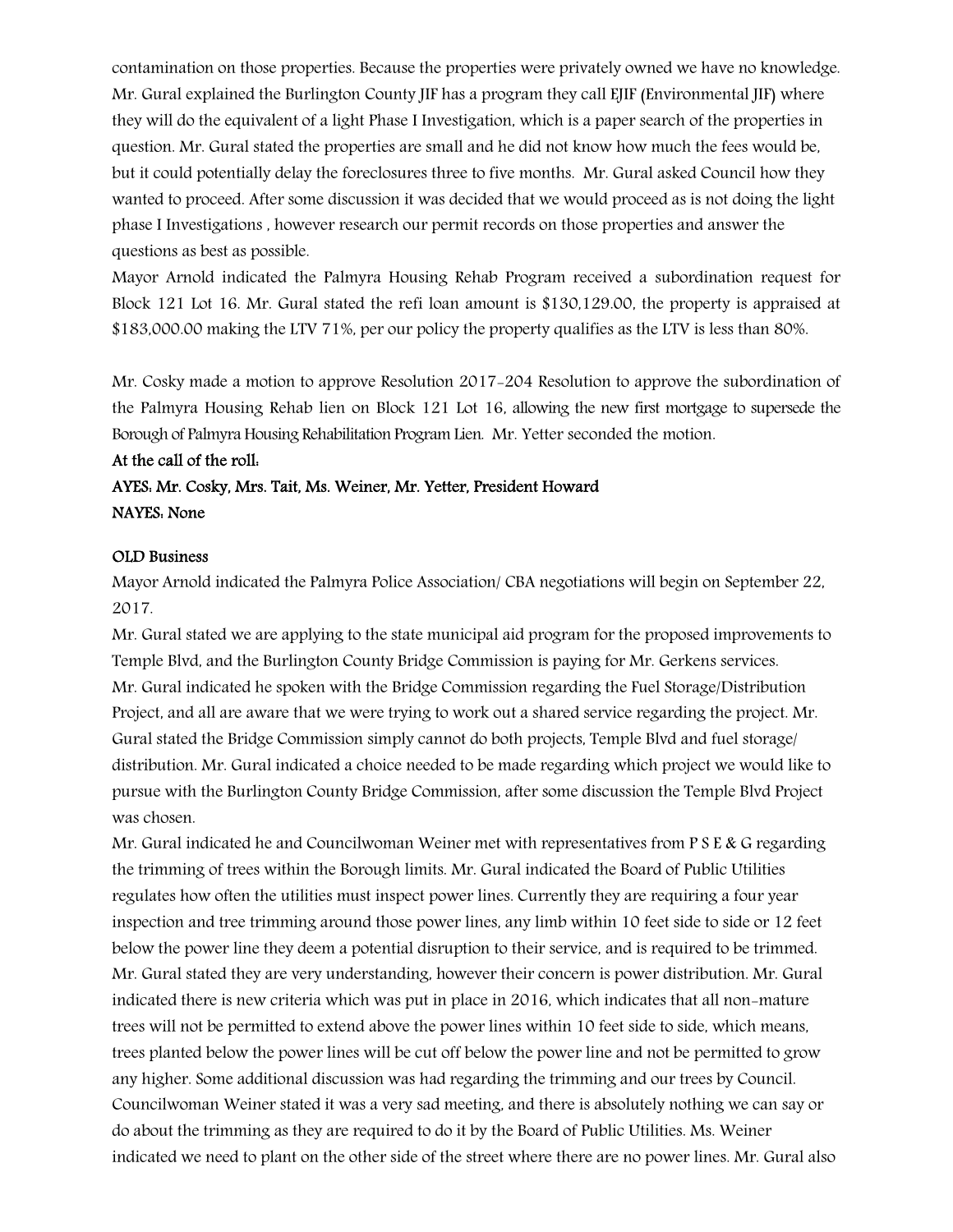stated that they do not trim lines with less than 600 volts, meaning, the service line which feeds various houses from the utility pole usually has about 480 volts so PSE & G will not trim those lines.

#### ADMINISTRATOR REPORT

Mr. Gural stated the volunteer insurance policy will be in effect as of September 1, 2017. Mr. Gural notified Council that we are currently accepting applications for the Community Center Scheduling Assistants and will have names for those positions in October.

Mr. Gural stated the NJ DEP, Water Compliance Settlement Agreement, details, and fines were forwarded to Council, they have been taken care of and we are now in full compliance. Mr. Gural and Chief Pearlman stated the Police Department has received many noise complaints. Chief Pearlman stated he spoken the Captain of the 15 District of Philadelphia Police Department and learned that there was a new park built just across the water, because it was not locked up at night there were impromptu parties and the speakers for the music were pointed towards our side of the river. The park sits behind the new Dietz & Watson building and parking lot, so no noise was being heard by the residents of the City. Chief Pearlman stated he received an email indicating they would be locking up that area so that should take care of the complaints.

Mr. Gural stated the video conferencing project in the court room is complete the old equipment is out and the new equipment is currently in use.

#### COMMITTEE REPORTS

Councilmen Yetter – Public Works and Sewer - Mr. Yetter indicated the Green Team will be meeting soon. The public works and sewer committee met with John Haines at public works and gave the committee a tour. Mr. Yetter also indicated the four way stop at Charles Street and Park Avenue are going in and the police will be issuing warnings for two weeks.

Councilwoman Weiner – Business & Community Development, Administration & Finance – Ms. Weiner indicated the Administrative/Finance Committee had their meeting with the Administrator Mr. Gural and CFO Donna Condo, it went well and they will be trying to hold that meeting every Friday before regular council meeting. Ms. Weiner also indicated the Farmer's Market will be going for another two weeks, and the Business and Community Development Committee will be having a meeting next week.

Councilwomen Tait – Public Grounds and Buildings – Mrs. Tait stated that although they are telling people to stay of the baseball and softball fields, people are still going on them. Mrs. Tait asked if it would be possible to put something up warning everyone to stay off those fields. Mr. Gural indicated yes. Mrs. Tait indicated the sports at the high school are doing well. Mrs. Tait also stated that the School Board indicated the test results are in and the scores do not look good, as so many parents are opting their kids out of the test, the numbers are not as they appear. Mrs. Tait stated the sports teams are up and running and are doing great.

Councilmen Cosky – Construction – Mr. Cosky indicated the new flood maps are in will be effective as of December 2017, anyone is welcomed to come into the office and see it. Mr. Cosky stated the Fire department will be utilizing the Knox box system soon. Mr. Gural stated it will be on the agenda at our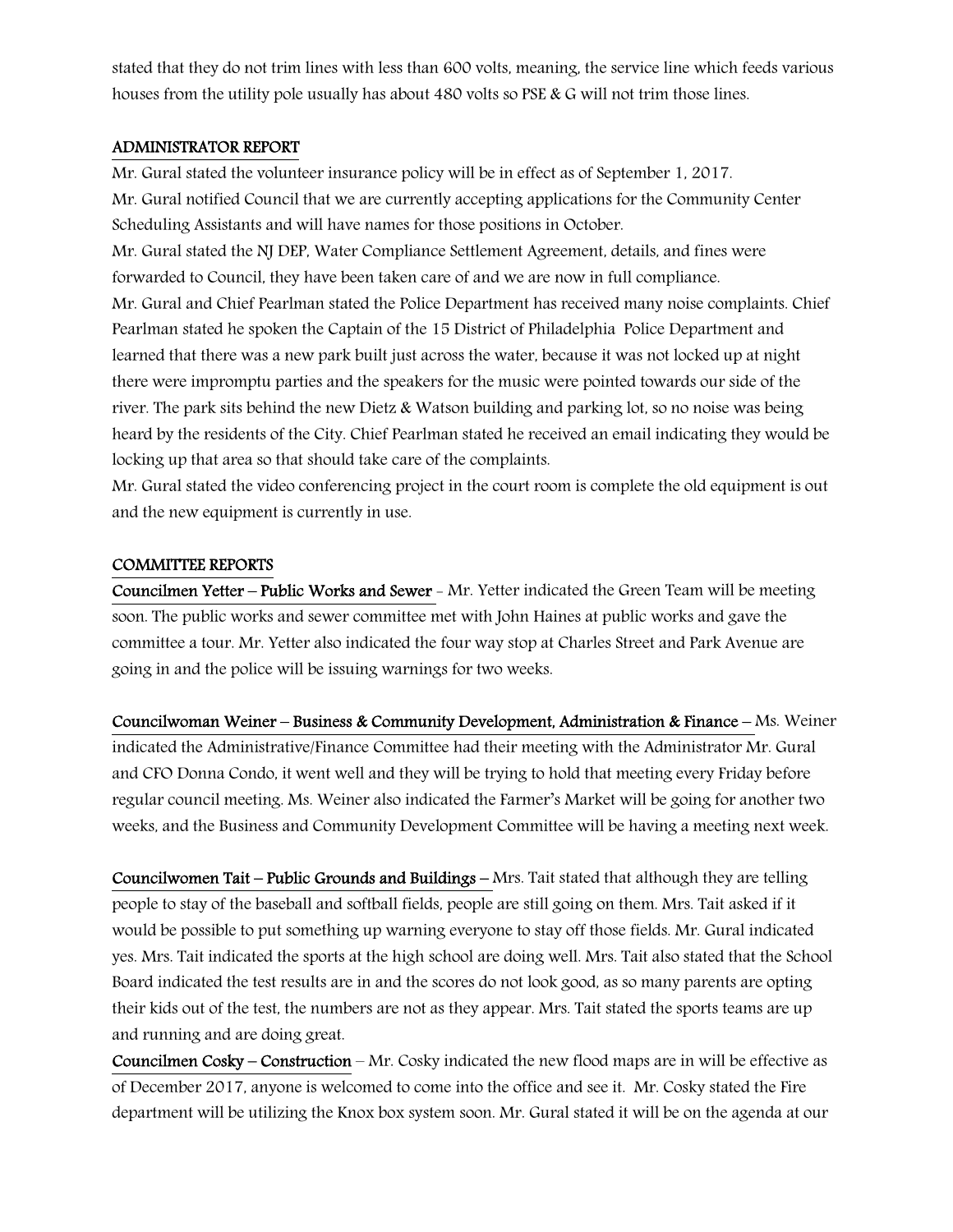next meeting. Mr. Cosky indicated the construction committee will be setting up a new meeting date soon.

President Howard – Parks and Playgrounds –President Howard indicated the Youth and Recreation committee has not had a meeting but will be meeting soon. President Howard stated more volunteers are needed to help with the winter program for basketball, and he will be meeting with PAL/RIV this week and then back with the committee. President Howard stated that public works has a striping machine and is hopeful that something can be worked out regarding striping the fields. President Howard also stated the Parks and Playgrounds committee will be meeting soon.

Mayor Arnold – Mayor Arnold indicated the public safety committee has met and will be meeting again on the  $22<sup>nd</sup>$  of September to begin the CBA negotiations. Mayor Arnold indicated in the police report there was a letter from a resident thanking Sgt. Leusner for his negotiating skills, professionalism and calm manner. Additionally another individual sent an email to the Chief thanking Sgt. Murphy and Officer Quintero for their professionalism and assistance in helping him and his son with an incident which occurred. Mayor Arnold indicated the Citizens Police Academy begins Thursday September 21st, 2017. The communications committee will be meeting soon. Mayor Arnold also indicated on August  $22<sup>nd</sup>$ , 2017 the Borough gave away about 100 back packs during the summer concert, additionally she thanked the Office Depot Foundation, and National Foundation of Women Legislators for donating the backpacks.

PUBLIC COMMENT Please sign in at the podium and state your name and address for the record. Council will give all comments appropriate consideration. Each citizen will be allotted up to five (5) minutes to speak, in order to allow everyone an opportunity to ask questions and express their opinions or concerns. Please direct all comments to the Mayor. Each citizen may only speak once during each public portion.

Mr. Yetter made a motion to open the public portion. Mr. Cosky second the motion.

### At the call of the roll: All voted in favor of the motion

Ms. Veitenheimer -Rowland Street - Ms. Veitenheimer suggest everyone look at their electric bill this month as she was charged the wrong rate which was higher than the PSE & G rate. Ms. Veitenheimer indicated she would like to see more code enforcement, more riding around and looking at properties than has been in the past.

Mr. McElwee – Columbia Avenue- Mr. McElwee indicated the War Memorial Committee will be giving out metals on Saturday November 11<sup>th</sup>, 2017, Veterans Day, at 11:00 am. Mr. McElwee stated Veterans Dav is November  $11^{th}$ , 2017 not November  $10^{th}$ , 2017, even though the offices are closed on November 10<sup>th</sup>, 2017. Mr. McElwee stated he was very disappointed that the Chief and Lieutenant where not given the raises requested.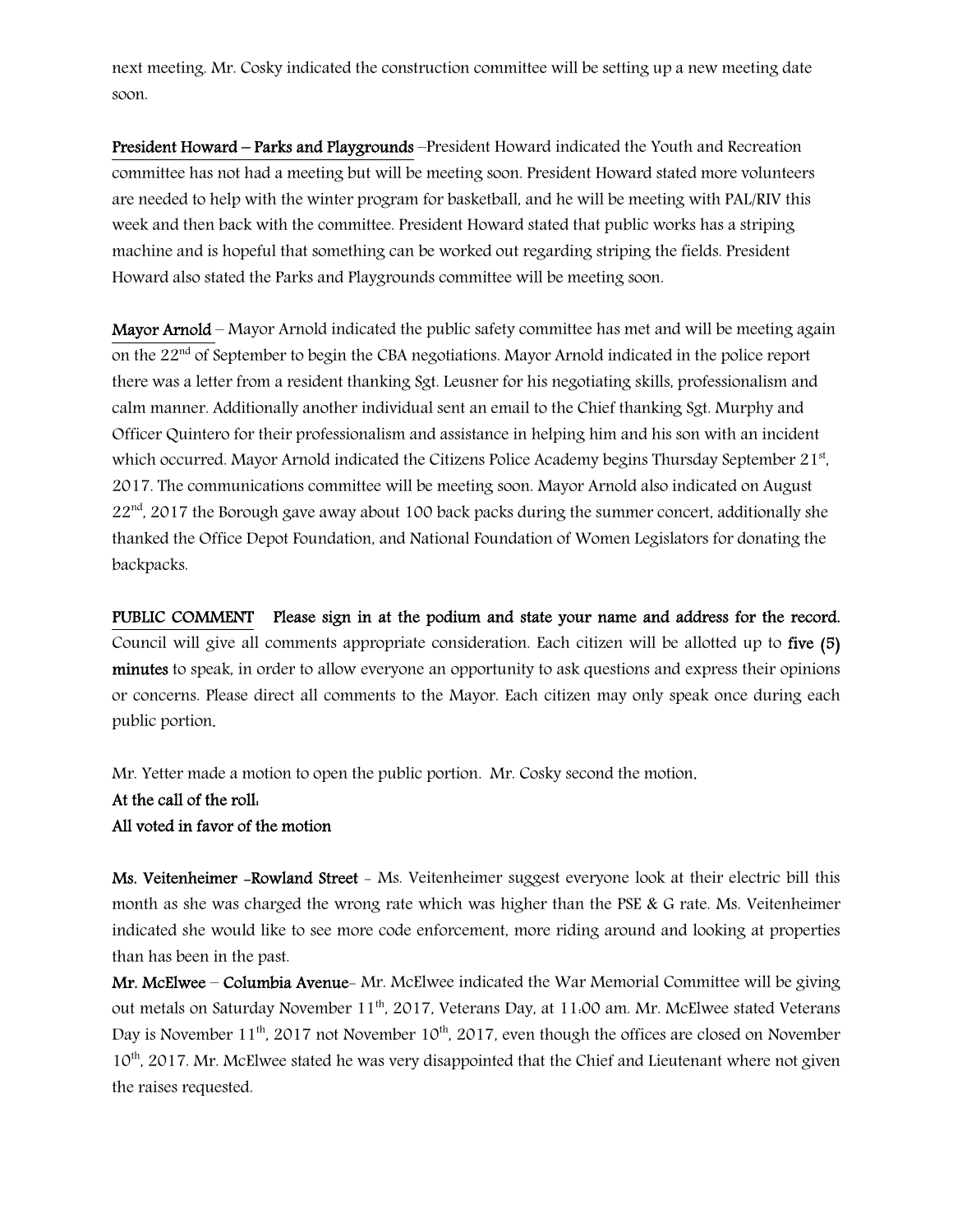No one else from the public wishing to be heard, Mr. Cosky made a motion to close the public portion. Mr. Yetter second the motion.

### At the call of the roll:

### All voted in favor of the motion

### MAYOR AND COUNCIL COMMENTS

Councilman Yetter – Mr. Yetter inquired because we are working on the fields is there another field we can direct them to. President Howard indicated the Borough does not have another field which we can direct them to.

Councilwoman Weiner – Ms. Weiner asked if it was possible to reach out to Tri-Eagle Energy about the charges, and see if this is a problem which everyone experienced. Mr. Gural stated we could reach out to them and if a credit was owed it will catch up.

Councilmen Cosky – Mr. Cosky indicated the Film Festival will continue this Friday and thanked everyone for helping. Mr. Cosky also stated he heard the movie being shown this Friday had big heroes.

### President Howard –No Comment

Mayor Arnold- Mayor Arnold thanked everyone for coming to the meeting and indicated their comments and concerns are noted. Mayor Arnold stated, "Be kind to one another and be good neighbors".

Resolution 2017- 205, Resolution Excluding the Public from Certain Meetings Pursuant To Section 8 of the Open Public Meeting Act C. 231 P. L. 1975. Litigation

### Fillit Litigation

Mr. Cosky made a motion to approve resolution 2017-205 Excluding the Public from Certain Meetings Pursuant To Section 8 of the Open Public Meeting Act C. 231 P. L. 1975. The motion was second by President Howard.

#### At the call of the roll, the vote was:

AYES: Mr. Cosky, Mrs. Tait, Ms. Weiner, Mr. Yetter, President Howard NAYS: None

Council went into closed session at 8:50

### CLOSED SESSION

Council returned from closed session at 9:16 pm

Mrs. Tait made a motion to open to the public portion. President Howard second the motion. All members present voted in favor of the motion.